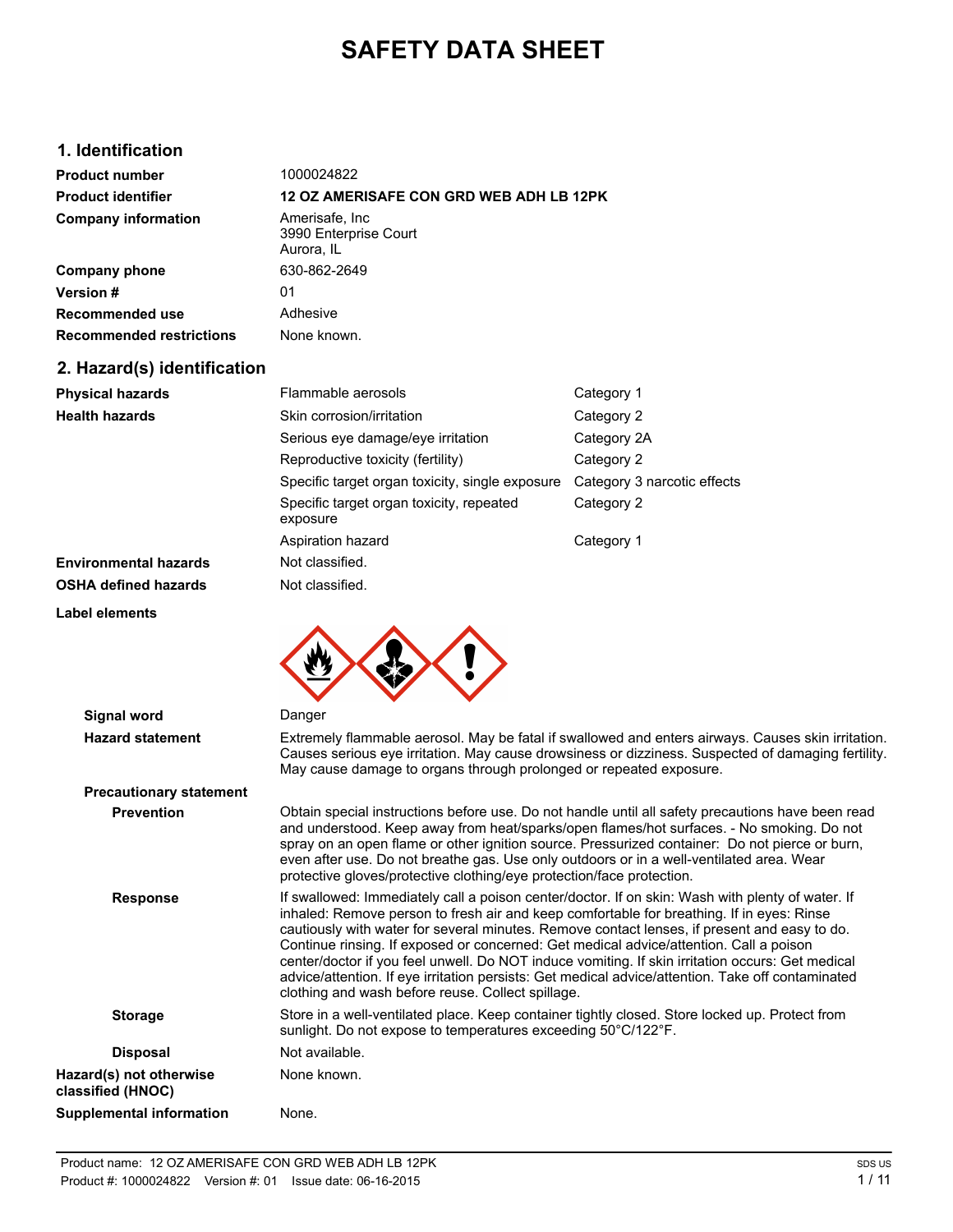# **3. Composition/information on ingredients**

#### **Mixtures**

| <b>Chemical name</b>                     | Common name and synonyms | <b>CAS number</b> | %          |
|------------------------------------------|--------------------------|-------------------|------------|
| Acetone                                  |                          | 67-64-1           | $20 - 40$  |
| Propane                                  |                          | 74-98-6           | $20 - 40$  |
| Dimethyl Ether                           |                          | 115-10-6          | $10 - 20$  |
| n-Hexane                                 |                          | 110-54-3          | $10 - 20$  |
| 2-Methylpentane                          |                          | 107-83-5          | $2.5 - 10$ |
| 3-Methylpentane                          |                          | $96-14-0$         | $1 - 2.5$  |
| Other components below reportable levels |                          |                   | $10 - 20$  |

\*Designates that a specific chemical identity and/or percentage of composition has been withheld as a trade secret.

## **4. First-aid measures**

| <b>Inhalation</b>                                                            | Remove victim to fresh air and keep at rest in a position comfortable for breathing. Call a POISON<br>CENTER or doctor/physician if you feel unwell.                                                                                                                                                                                                           |
|------------------------------------------------------------------------------|----------------------------------------------------------------------------------------------------------------------------------------------------------------------------------------------------------------------------------------------------------------------------------------------------------------------------------------------------------------|
| <b>Skin contact</b>                                                          | Wash off with soap and water. Get medical attention if irritation develops and persists.                                                                                                                                                                                                                                                                       |
| Eye contact                                                                  | Rinse with water. Get medical attention if irritation develops and persists.                                                                                                                                                                                                                                                                                   |
| Ingestion                                                                    | Rinse mouth. Get medical attention if symptoms occur.                                                                                                                                                                                                                                                                                                          |
| <b>Most important</b><br>symptoms/effects, acute and<br>delayed              | May cause drowsiness and dizziness. Headache. Nausea, vomiting. Irritation of nose and throat.<br>Aspiration may cause pulmonary edema and pneumonitis. Severe eye irritation. Symptoms may<br>include stinging, tearing, redness, swelling, and blurred vision. Skin irritation. May cause redness<br>and pain. Prolonged exposure may cause chronic effects. |
| Indication of immediate<br>medical attention and special<br>treatment needed | Provide general supportive measures and treat symptomatically. Keep victim under observation.<br>Symptoms may be delayed.                                                                                                                                                                                                                                      |
| <b>General information</b>                                                   | IF exposed or concerned: Get medical advice/attention. If you feel unwell, seek medical advice<br>(show the label where possible). Ensure that medical personnel are aware of the material(s)<br>involved, and take precautions to protect themselves. Show this safety data sheet to the doctor in<br>attendance.                                             |
| 5. Fire-fighting measures                                                    |                                                                                                                                                                                                                                                                                                                                                                |
| Suitable extinguishing media                                                 | Alcohol resistant foam. Dry powder. Carbon dioxide (CO2).                                                                                                                                                                                                                                                                                                      |
| Unsuitable extinguishing<br>media                                            | Do not use water jet as an extinguisher, as this will spread the fire.                                                                                                                                                                                                                                                                                         |
| Specific hazards arising from<br>the chemical                                | Contents under pressure. Pressurized container may explode when exposed to heat or flame.                                                                                                                                                                                                                                                                      |
| Special protective equipment                                                 | Firefighters must use standard protective equipment including flame retardant coat, helmet with                                                                                                                                                                                                                                                                |

**and precautions for firefighters**

**Fire-fighting equipment/instructions**

**Specific methods** Use standard firefighting procedures and consider the hazards of other involved materials. Move containers from fire area if you can do so without risk. In the event of fire and/or explosion do not breathe fumes.

face shield, gloves, rubber boots, and in enclosed spaces, SCBA.

holder or monitor nozzles, if possible. If not, withdraw and let fire burn out.

Move containers from fire area if you can do so without risk. Containers should be cooled with water to prevent vapor pressure build up. For massive fire in cargo area, use unmanned hose

General fire hazards **Extremely flammable aerosol.** 

## **6. Accidental release measures**

| <b>Personal precautions,</b><br>protective equipment and<br>emergency procedures | Keep unnecessary personnel away. Keep people away from and upwind of spill/leak. Keep out of<br>low areas. Wear appropriate protective equipment and clothing during clean-up. Do not breathe<br>gas. Do not touch damaged containers or spilled material unless wearing appropriate protective<br>clothing. Ventilate closed spaces before entering them. Local authorities should be advised if<br>significant spillages cannot be contained. For personal protection, see section 8 of the SDS.                                                                         |
|----------------------------------------------------------------------------------|----------------------------------------------------------------------------------------------------------------------------------------------------------------------------------------------------------------------------------------------------------------------------------------------------------------------------------------------------------------------------------------------------------------------------------------------------------------------------------------------------------------------------------------------------------------------------|
| Methods and materials for<br>containment and cleaning up                         | Refer to attached safety data sheets and/or instructions for use. Eliminate all ignition sources (no<br>smoking, flares, sparks, or flames in immediate area). Keep combustibles (wood, paper, oil, etc.)<br>away from spilled material. Stop leak if you can do so without risk. Move the cylinder to a safe and<br>open area if the leak is irreparable. Isolate area until gas has dispersed. Prevent entry into<br>waterways, sewer, basements or confined areas. Following product recovery, flush area with<br>water. For waste disposal, see section 13 of the SDS. |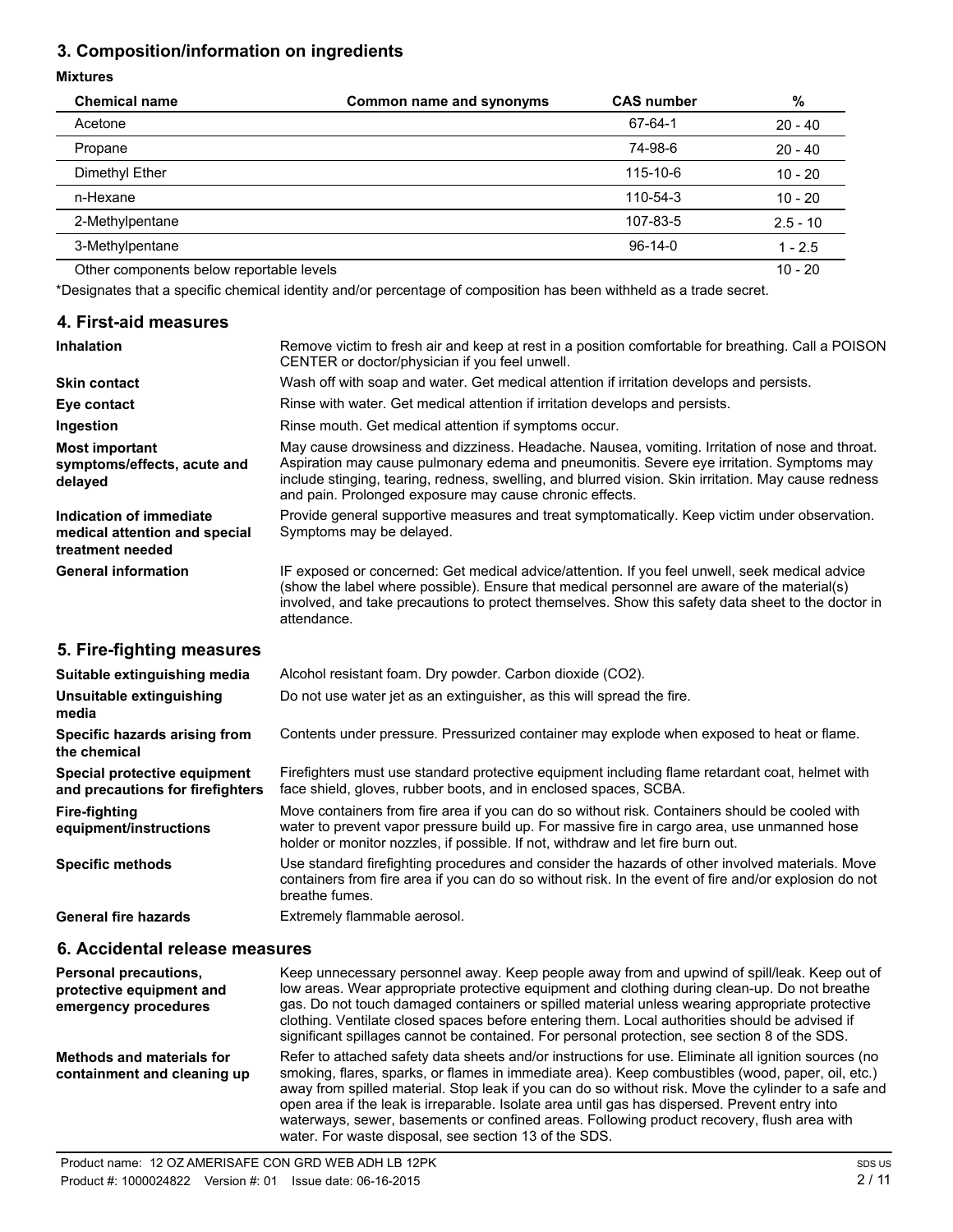**Environmental precautions** Avoid release to the environment. Inform appropriate managerial or supervisory personnel of all environmental releases. Prevent further leakage or spillage if safe to do so. Avoid discharge into drains, water courses or onto the ground. **7. Handling and storage Precautions for safe handling** Obtain special instructions before use. Do not handle until all safety precautions have been read and understood. Pressurized container: Do not pierce or burn, even after use. Do not use if spray

button is missing or defective. Do not spray on a naked flame or any other incandescent material. Do not smoke while using or until sprayed surface is thoroughly dry. Do not cut, weld, solder, drill, grind, or expose containers to heat, flame, sparks, or other sources of ignition. All equipment used when handling the product must be grounded. Do not re-use empty containers. Do not breathe gas. Avoid contact with eyes, skin, and clothing. Avoid prolonged exposure. Use only in well-ventilated areas. Should be handled in closed systems, if possible. Pregnant or breastfeeding women must not handle this product. Wear appropriate personal protective equipment. Wash hands thoroughly after handling. Avoid release to the environment. Observe good industrial hygiene practices. **Conditions for safe storage, including any incompatibilities** Level 2 Aerosol.

Store locked up. Pressurized container. Protect from sunlight and do not expose to temperatures exceeding 50°C/122 °F. Do not puncture, incinerate or crush. Do not handle or store near an open flame, heat or other sources of ignition. This material can accumulate static charge which may cause spark and become an ignition source. Refrigeration recommended. Store away from incompatible materials (see Section 10 of the SDS).

#### **8. Exposure controls/personal protection**

#### **Occupational exposure limits**

#### **US. OSHA Specifically Regulated Substances (29 CFR 1910.1001-1050)**

| 00. OOHA OPECHICAII) NEGUREEG OUDStANCES (20 OHN 1010.1001-1000)<br><b>Components</b> | <b>Type</b> | Value      |  |
|---------------------------------------------------------------------------------------|-------------|------------|--|
| Dimethyl Ether (CAS<br>$115-10-6$                                                     | <b>STEL</b> | 2 ppm      |  |
|                                                                                       | <b>TWA</b>  | $0.75$ ppm |  |
| US. OSHA Table Z-1 Limits for Air Contaminants (29 CFR 1910.1000)                     |             |            |  |
| <b>Components</b>                                                                     | <b>Type</b> | Value      |  |
| Acetone (CAS 67-64-1)                                                                 | PEL         | 2400 mg/m3 |  |
|                                                                                       |             | 1000 ppm   |  |
| n-Hexane (CAS 110-54-3)                                                               | PEL         | 1800 mg/m3 |  |
|                                                                                       |             | 500 ppm    |  |
| Propane (CAS 74-98-6)                                                                 | PEL         | 1800 mg/m3 |  |
|                                                                                       |             | 1000 ppm   |  |
| <b>US. ACGIH Threshold Limit Values</b>                                               |             |            |  |
| <b>Components</b>                                                                     | <b>Type</b> | Value      |  |
| 2-Methylpentane (CAS<br>$107 - 83 - 5$                                                | <b>STEL</b> | 1000 ppm   |  |
|                                                                                       | <b>TWA</b>  | 500 ppm    |  |
| 3-Methylpentane (CAS<br>$96-14-0)$                                                    | <b>STEL</b> | $1000$ ppm |  |
|                                                                                       | <b>TWA</b>  | 500 ppm    |  |
| Acetone (CAS 67-64-1)                                                                 | <b>STEL</b> | 750 ppm    |  |
|                                                                                       | <b>TWA</b>  | 500 ppm    |  |
| Dimethyl Ether (CAS<br>$115-10-6$                                                     | Ceiling     | $0.3$ ppm  |  |
| n-Hexane (CAS 110-54-3)                                                               | <b>TWA</b>  | 50 ppm     |  |
| US. NIOSH: Pocket Guide to Chemical Hazards                                           |             |            |  |
| <b>Components</b>                                                                     | <b>Type</b> | Value      |  |
| Acetone (CAS 67-64-1)                                                                 | <b>TWA</b>  | 590 mg/m3  |  |
|                                                                                       |             | 250 ppm    |  |
| Dimethyl Ether (CAS<br>$115-10-6$                                                     | Ceiling     | $0.1$ ppm  |  |
|                                                                                       | <b>TWA</b>  | 0.016 ppm  |  |
| n-Hexane (CAS 110-54-3)                                                               | <b>TWA</b>  | 180 mg/m3  |  |
|                                                                                       |             | 50 ppm     |  |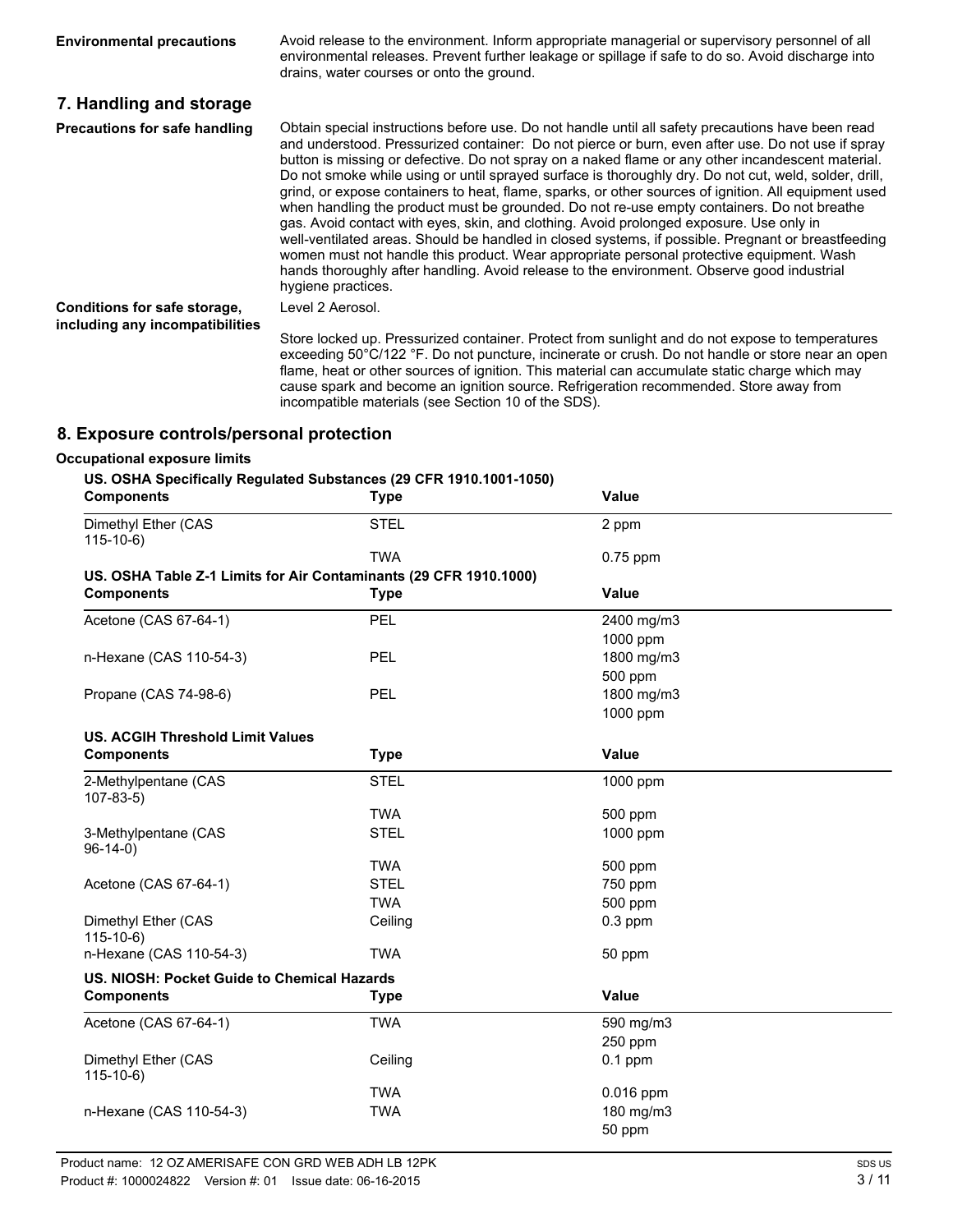| US. NIOSH: Pocket Guide to Chemical Hazards<br><b>Components</b>                                    | <b>Type</b>                                                         |                                           |                                   | <b>Value</b>                                                                                                                                                                                                                                                                                                                                                                                                                                                                                     |
|-----------------------------------------------------------------------------------------------------|---------------------------------------------------------------------|-------------------------------------------|-----------------------------------|--------------------------------------------------------------------------------------------------------------------------------------------------------------------------------------------------------------------------------------------------------------------------------------------------------------------------------------------------------------------------------------------------------------------------------------------------------------------------------------------------|
| Propane (CAS 74-98-6)                                                                               | <b>TWA</b>                                                          |                                           |                                   | 1800 mg/m3<br>1000 ppm                                                                                                                                                                                                                                                                                                                                                                                                                                                                           |
| US. Workplace Environmental Exposure Level (WEEL) Guides<br><b>Components</b>                       | <b>Type</b>                                                         |                                           |                                   | <b>Value</b>                                                                                                                                                                                                                                                                                                                                                                                                                                                                                     |
|                                                                                                     |                                                                     |                                           |                                   |                                                                                                                                                                                                                                                                                                                                                                                                                                                                                                  |
| Dimethyl Ether (CAS<br>$115-10-6$                                                                   | <b>TWA</b>                                                          |                                           |                                   | 1880 mg/m3                                                                                                                                                                                                                                                                                                                                                                                                                                                                                       |
|                                                                                                     |                                                                     |                                           |                                   | 1000 ppm                                                                                                                                                                                                                                                                                                                                                                                                                                                                                         |
| <b>Biological limit values</b>                                                                      |                                                                     |                                           |                                   |                                                                                                                                                                                                                                                                                                                                                                                                                                                                                                  |
| <b>ACGIH Biological Exposure Indices</b><br><b>Components</b>                                       | <b>Value</b>                                                        | <b>Determinant</b>                        | <b>Specimen</b>                   | <b>Sampling Time</b>                                                                                                                                                                                                                                                                                                                                                                                                                                                                             |
| Acetone (CAS 67-64-1)                                                                               | 50 mg/l                                                             | Acetone                                   | Urine                             | $\star$                                                                                                                                                                                                                                                                                                                                                                                                                                                                                          |
| n-Hexane (CAS 110-54-3) 0.4 mg/l                                                                    |                                                                     | 2,5-Hexanedio<br>n, without<br>hydrolysis | Urine                             |                                                                                                                                                                                                                                                                                                                                                                                                                                                                                                  |
| * - For sampling details, please see the source document.                                           |                                                                     |                                           |                                   |                                                                                                                                                                                                                                                                                                                                                                                                                                                                                                  |
| <b>Exposure guidelines</b>                                                                          |                                                                     |                                           |                                   |                                                                                                                                                                                                                                                                                                                                                                                                                                                                                                  |
| US - California OELs: Skin designation                                                              |                                                                     |                                           |                                   |                                                                                                                                                                                                                                                                                                                                                                                                                                                                                                  |
| n-Hexane (CAS 110-54-3)<br>US ACGIH Threshold Limit Values: Skin designation                        |                                                                     |                                           | Can be absorbed through the skin. |                                                                                                                                                                                                                                                                                                                                                                                                                                                                                                  |
| n-Hexane (CAS 110-54-3)                                                                             |                                                                     |                                           | Can be absorbed through the skin. |                                                                                                                                                                                                                                                                                                                                                                                                                                                                                                  |
| Appropriate engineering<br>controls                                                                 |                                                                     |                                           |                                   | Good general ventilation (typically 10 air changes per hour) should be used. Ventilation rates<br>should be matched to conditions. If applicable, use process enclosures, local exhaust ventilation,<br>or other engineering controls to maintain airborne levels below recommended exposure limits. If<br>exposure limits have not been established, maintain airborne levels to an acceptable level. Eye<br>wash facilities and emergency shower must be available when handling this product. |
| Individual protection measures, such as personal protective equipment<br><b>Eye/face protection</b> | Wear safety glasses with side shields (or goggles).                 |                                           |                                   |                                                                                                                                                                                                                                                                                                                                                                                                                                                                                                  |
| <b>Hand protection</b>                                                                              | Wear appropriate chemical resistant gloves.                         |                                           |                                   |                                                                                                                                                                                                                                                                                                                                                                                                                                                                                                  |
| <b>Skin protection</b>                                                                              |                                                                     |                                           |                                   |                                                                                                                                                                                                                                                                                                                                                                                                                                                                                                  |
| <b>Other</b>                                                                                        |                                                                     |                                           |                                   | Wear appropriate chemical resistant clothing. Use of an impervious apron is recommended.                                                                                                                                                                                                                                                                                                                                                                                                         |
| <b>Skin protection</b>                                                                              |                                                                     |                                           |                                   |                                                                                                                                                                                                                                                                                                                                                                                                                                                                                                  |
| <b>Respiratory protection</b>                                                                       | air-supplied respirator.                                            |                                           |                                   | If permissible levels are exceeded use NIOSH mechanical filter / organic vapor cartridge or an                                                                                                                                                                                                                                                                                                                                                                                                   |
| <b>Thermal hazards</b>                                                                              | Wear appropriate thermal protective clothing, when necessary.       |                                           |                                   |                                                                                                                                                                                                                                                                                                                                                                                                                                                                                                  |
| <b>General hygiene</b><br>considerations                                                            | wash work clothing and protective equipment to remove contaminants. |                                           |                                   | When using, do not eat, drink or smoke. Always observe good personal hygiene measures, such<br>as washing after handling the material and before eating, drinking, and/or smoking. Routinely                                                                                                                                                                                                                                                                                                     |
| 9. Physical and chemical properties                                                                 |                                                                     |                                           |                                   |                                                                                                                                                                                                                                                                                                                                                                                                                                                                                                  |
| Appearance                                                                                          |                                                                     |                                           |                                   |                                                                                                                                                                                                                                                                                                                                                                                                                                                                                                  |
| <b>Physical state</b>                                                                               | Gas.                                                                |                                           |                                   |                                                                                                                                                                                                                                                                                                                                                                                                                                                                                                  |
| Form                                                                                                | Aerosol.                                                            |                                           |                                   |                                                                                                                                                                                                                                                                                                                                                                                                                                                                                                  |

| Form                                       | Aerosol.                                                     |
|--------------------------------------------|--------------------------------------------------------------|
| Color                                      | Not available.                                               |
| Odor                                       | Not available.                                               |
| Odor threshold                             | Not available.                                               |
| рH                                         | Not available.                                               |
| Melting point/freezing point               | Not available.                                               |
| Initial boiling point and boiling<br>range | 122.33 °F (50.18 °C) estimated                               |
| <b>Flash point</b>                         | -156.0 $\degree$ F (-104.4 $\degree$ C) Propellant estimated |
| <b>Evaporation rate</b>                    | Not available.                                               |
| <b>Flammability (solid, gas)</b>           | Not available.                                               |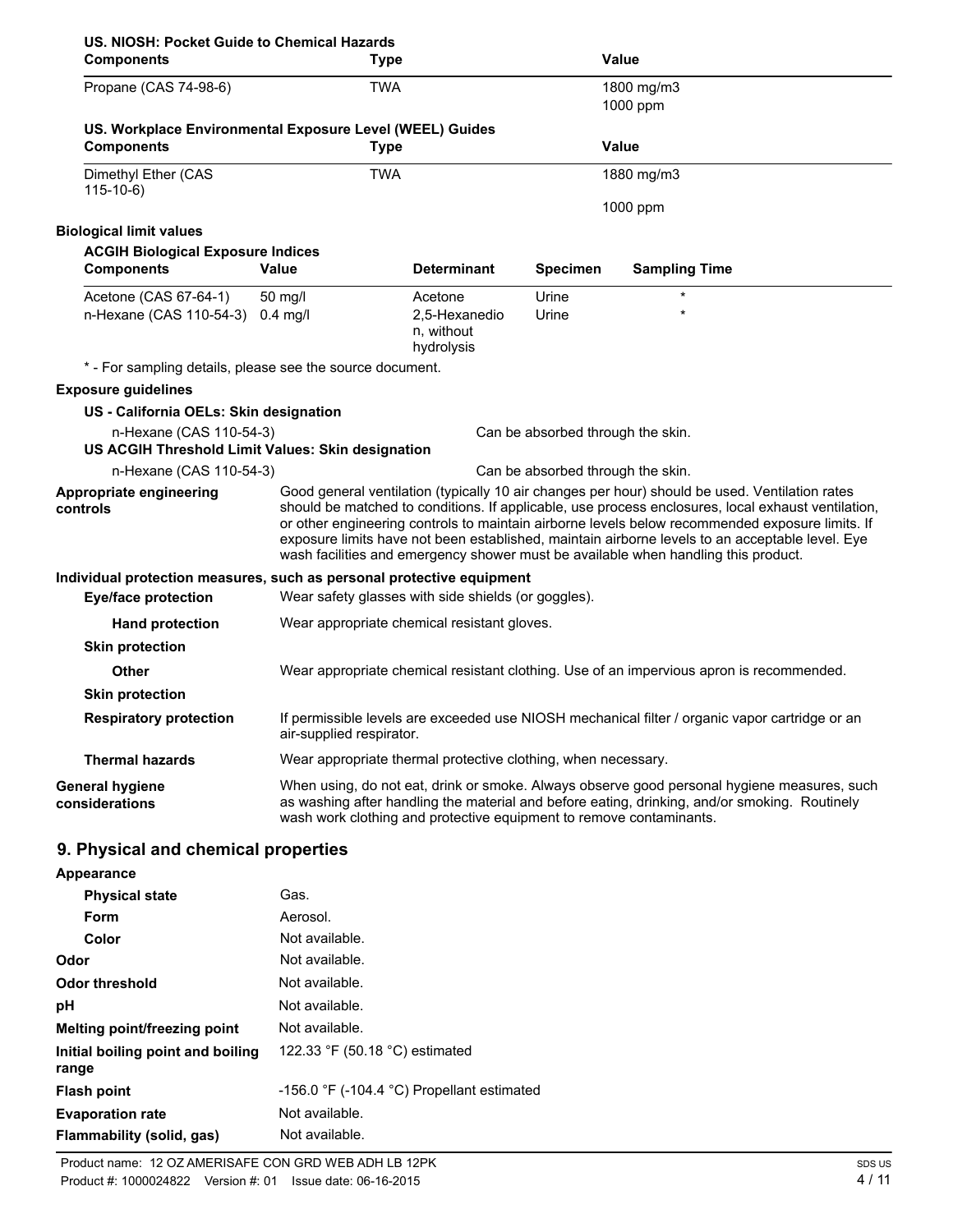## **Upper/lower flammability or explosive limits**

| <b>Flammability limit - lower</b> 2.2 % estimated<br>$(\%)$ |                                 |
|-------------------------------------------------------------|---------------------------------|
| <b>Flammability limit - upper</b><br>$(\%)$                 | 8.6 % estimated                 |
| Explosive limit - lower (%)                                 | Not available.                  |
| Explosive limit - upper (%)                                 | Not available.                  |
| Vapor pressure                                              | 62 psig @70F estimated          |
| Vapor density                                               | Not available.                  |
| <b>Relative density</b>                                     | Not available.                  |
| Solubility(ies)                                             |                                 |
| Solubility (water)                                          | Not available.                  |
| <b>Partition coefficient</b><br>(n-octanol/water)           | Not available.                  |
| <b>Auto-ignition temperature</b>                            | 599.06 °F (315.03 °C) estimated |
| <b>Decomposition temperature</b>                            | Not available.                  |
| <b>Viscosity</b>                                            | Not available.                  |
| <b>Other information</b>                                    |                                 |
| <b>Specific gravity</b>                                     | 0.724 estimated                 |

## **10. Stability and reactivity**

| <b>Reactivity</b>                            | The product is stable and non-reactive under normal conditions of use, storage and transport. |
|----------------------------------------------|-----------------------------------------------------------------------------------------------|
| <b>Chemical stability</b>                    | Material is stable under normal conditions.                                                   |
| <b>Possibility of hazardous</b><br>reactions | Hazardous polymerization does not occur.                                                      |
| <b>Conditions to avoid</b>                   | Avoid temperatures exceeding the flash point. Contact with incompatible materials.            |
| Incompatible materials                       | Strong oxidizing agents.                                                                      |
| <b>Hazardous decomposition</b><br>products   | No hazardous decomposition products are known.                                                |

# **11. Toxicological information**

## **Information on likely routes of exposure**

| Ingestion                                                                          | Droplets of the product aspirated into the lungs through ingestion or vomiting may cause a serious<br>chemical pneumonia.                                                                                                                                                                                        |
|------------------------------------------------------------------------------------|------------------------------------------------------------------------------------------------------------------------------------------------------------------------------------------------------------------------------------------------------------------------------------------------------------------|
| Inhalation                                                                         | May cause damage to organs through prolonged or repeated exposure by inhalation. May cause<br>drowsiness and dizziness. Headache. Nausea, vomiting. Narcotic effects. Prolonged inhalation<br>may be harmful.                                                                                                    |
| <b>Skin contact</b>                                                                | Causes skin irritation.                                                                                                                                                                                                                                                                                          |
| Eye contact                                                                        | Causes serious eye irritation.                                                                                                                                                                                                                                                                                   |
| Symptoms related to the<br>physical, chemical and<br>toxicological characteristics | May cause drowsiness and dizziness. Headache. Nausea, vomiting. Irritation of nose and throat.<br>Aspiration may cause pulmonary edema and pneumonitis. Severe eye irritation. Symptoms may<br>include stinging, tearing, redness, swelling, and blurred vision. Skin irritation. May cause redness<br>and pain. |

#### **Information on toxicological effects**

Acute toxicity **May be fatal if swallowed and enters airways. Narcotic effects.** 

| <b>Components</b>     | <b>Species</b> | <b>Test Results</b>    |
|-----------------------|----------------|------------------------|
| Acetone (CAS 67-64-1) |                |                        |
| <b>Acute</b>          |                |                        |
| Dermal                |                |                        |
| LD50                  | Guinea pig     | > 7426 mg/kg, 24 Hours |
|                       |                | > 9.4 ml/kg, 24 Hours  |
|                       | Rabbit         | > 7426 mg/kg, 24 Hours |
|                       |                | > 9.4 ml/kg, 24 Hours  |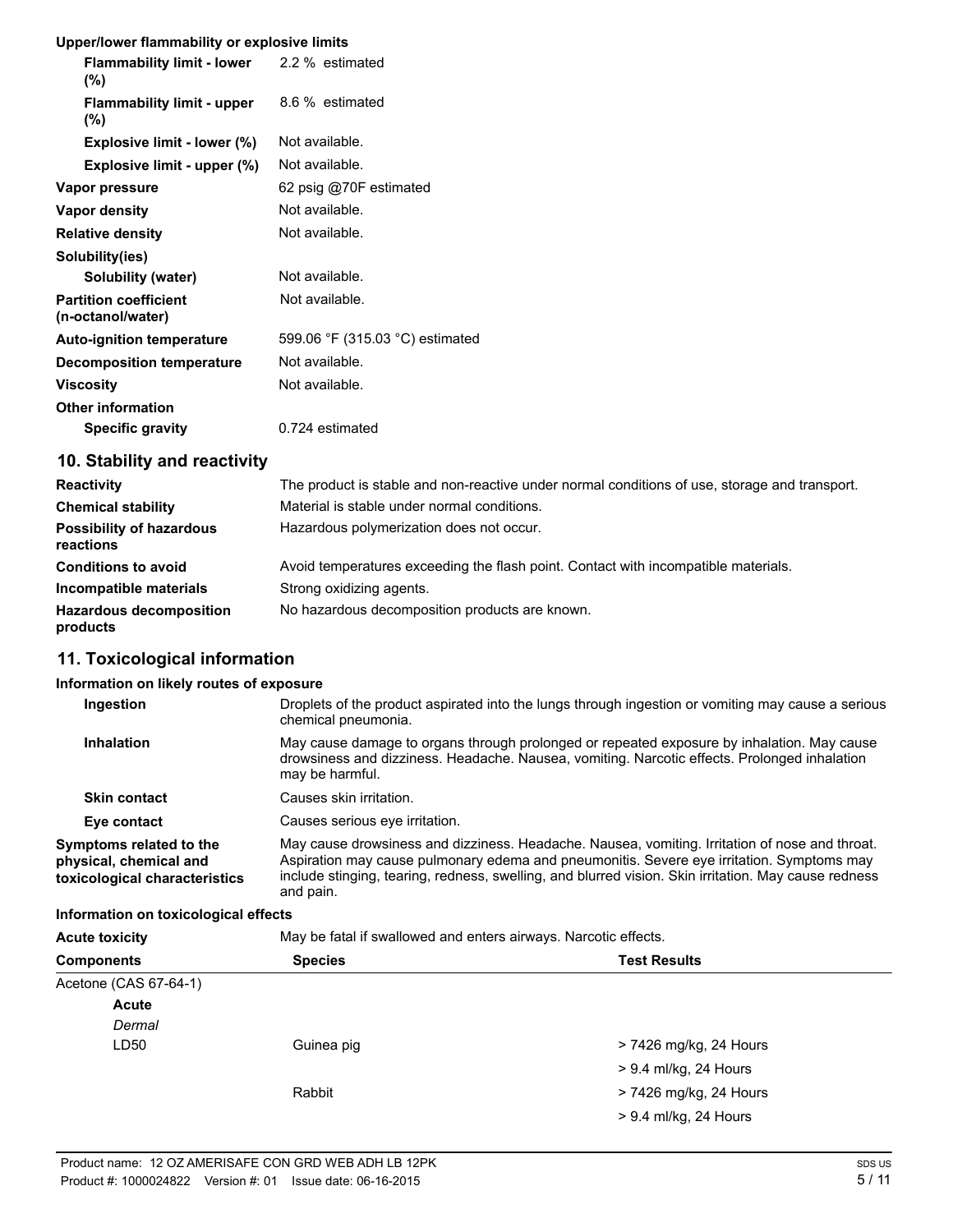| <b>Components</b> |                                   | <b>Species</b>                                                                                                      | <b>Test Results</b>    |  |
|-------------------|-----------------------------------|---------------------------------------------------------------------------------------------------------------------|------------------------|--|
|                   | Inhalation                        |                                                                                                                     |                        |  |
| <b>LC50</b>       |                                   | Rat                                                                                                                 | 55700 ppm, 3 Hours     |  |
|                   |                                   |                                                                                                                     | 132 mg/l, 3 Hours      |  |
|                   |                                   |                                                                                                                     | 50.1 mg/l              |  |
|                   | Oral                              |                                                                                                                     |                        |  |
|                   | LD50                              | Rat                                                                                                                 | 5800 mg/kg             |  |
|                   |                                   |                                                                                                                     | $2.2$ ml/kg            |  |
|                   | Dimethyl Ether (CAS 115-10-6)     |                                                                                                                     |                        |  |
|                   | <b>Acute</b>                      |                                                                                                                     |                        |  |
|                   | Inhalation                        |                                                                                                                     |                        |  |
|                   | <b>NOEL</b>                       | Rat                                                                                                                 | 2 ppm, 6 Hours         |  |
|                   | Oral                              |                                                                                                                     |                        |  |
|                   | LD50                              | Rat                                                                                                                 | 460 mg/kg              |  |
|                   | n-Hexane (CAS 110-54-3)           |                                                                                                                     |                        |  |
|                   | <b>Acute</b>                      |                                                                                                                     |                        |  |
|                   | Dermal                            |                                                                                                                     |                        |  |
|                   | LD50                              | Rabbit                                                                                                              | > 2000 mg/kg, 4 Hours  |  |
|                   |                                   |                                                                                                                     | > 5 ml/kg, 4 Hours     |  |
|                   | Inhalation                        |                                                                                                                     |                        |  |
|                   | <b>LC50</b>                       | Rat                                                                                                                 | > 5000 ppm, 24 Hours   |  |
|                   |                                   |                                                                                                                     | $> 31.86$ mg/l         |  |
|                   |                                   |                                                                                                                     | 73860 ppm, 4 Hours     |  |
|                   | Oral                              |                                                                                                                     |                        |  |
|                   | LD50                              | Rat                                                                                                                 | 24 ml/kg               |  |
|                   |                                   |                                                                                                                     | 24 g/kg                |  |
|                   |                                   | Wistar rat                                                                                                          | 49 g/kg                |  |
|                   | Propane (CAS 74-98-6)             |                                                                                                                     |                        |  |
|                   | <b>Acute</b>                      |                                                                                                                     |                        |  |
|                   | Inhalation                        |                                                                                                                     |                        |  |
|                   | <b>LC50</b>                       | Mouse                                                                                                               | 1237 mg/l, 120 Minutes |  |
|                   |                                   |                                                                                                                     | 52 %, 120 Minutes      |  |
|                   |                                   | Rat                                                                                                                 | 1355 mg/l              |  |
|                   |                                   |                                                                                                                     | 658 mg/l/4h            |  |
|                   |                                   | * Estimates for product may be based on additional component data not shown.                                        |                        |  |
|                   | <b>Skin corrosion/irritation</b>  | Causes skin irritation.                                                                                             |                        |  |
|                   | Serious eye damage/eye            | Causes serious eye irritation.                                                                                      |                        |  |
| irritation        |                                   |                                                                                                                     |                        |  |
|                   | Respiratory or skin sensitization |                                                                                                                     |                        |  |
|                   | <b>Respiratory sensitization</b>  | Not available.                                                                                                      |                        |  |
|                   | <b>Skin sensitization</b>         | This product is not expected to cause skin sensitization.                                                           |                        |  |
|                   | <b>Germ cell mutagenicity</b>     | No data available to indicate product or any components present at greater than 0.1% are<br>mutagenic or genotoxic. |                        |  |
|                   | Carcinogenicity                   | This product is not considered to be a carcinogen by IARC, ACGIH, NTP, or OSHA.                                     |                        |  |
|                   | Not listed.                       | OSHA Specifically Regulated Substances (29 CFR 1910.1001-1050)                                                      |                        |  |
|                   | <b>Reproductive toxicity</b>      | Suspected of damaging fertility.                                                                                    |                        |  |
|                   | Specific target organ toxicity -  | May cause drowsiness and dizziness.                                                                                 |                        |  |
|                   | single exposure                   |                                                                                                                     |                        |  |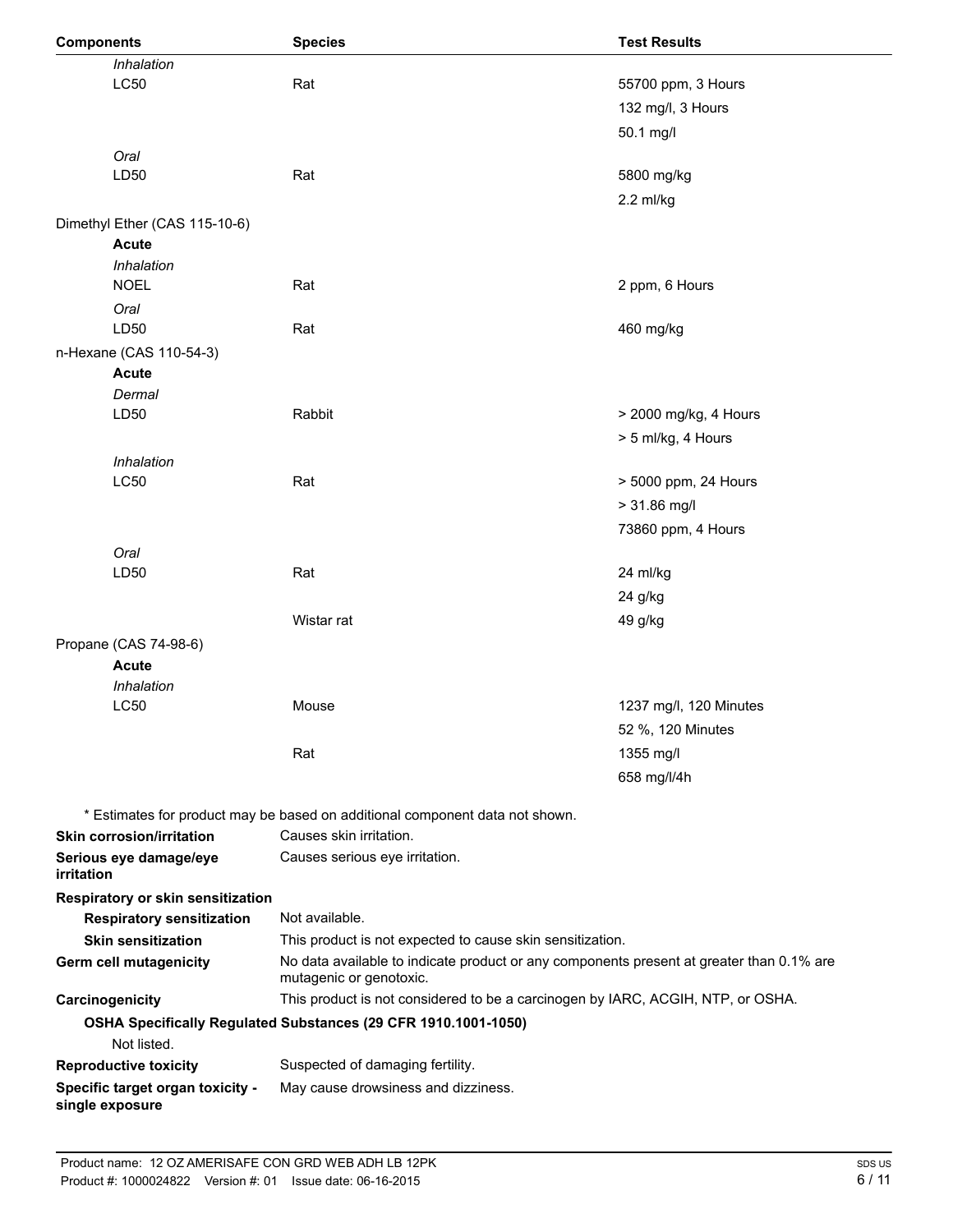| Specific target organ toxicity -<br>repeated exposure | Respiratory system. Skin. Eyes. Central nervous system. Peripheral nervous system. May cause<br>damage to organs through prolonged or repeated exposure. |
|-------------------------------------------------------|----------------------------------------------------------------------------------------------------------------------------------------------------------|
| <b>Aspiration hazard</b>                              | May be fatal if swallowed and enters airways.                                                                                                            |
| <b>Chronic effects</b>                                | Prolonged inhalation may be harmful. May cause damage to organs through prolonged or<br>repeated exposure.                                               |

## **12. Ecological information**

| <b>Ecotoxicity</b>                                    |                                                                                                                                                                                                                                                                                                                                                                                                                     | Toxic to aquatic life with long lasting effects.                             |                                  |  |  |
|-------------------------------------------------------|---------------------------------------------------------------------------------------------------------------------------------------------------------------------------------------------------------------------------------------------------------------------------------------------------------------------------------------------------------------------------------------------------------------------|------------------------------------------------------------------------------|----------------------------------|--|--|
| <b>Product</b>                                        |                                                                                                                                                                                                                                                                                                                                                                                                                     | <b>Species</b>                                                               | <b>Test Results</b>              |  |  |
| 12 OZ AMERISAFE CON GRD WEB ADH LB 12PK (CAS Mixture) |                                                                                                                                                                                                                                                                                                                                                                                                                     |                                                                              |                                  |  |  |
| <b>Aquatic</b>                                        |                                                                                                                                                                                                                                                                                                                                                                                                                     |                                                                              |                                  |  |  |
| Crustacea                                             | EC50                                                                                                                                                                                                                                                                                                                                                                                                                | Daphnia                                                                      | 105.183 mg/l, 48 hours estimated |  |  |
| Fish                                                  | <b>LC50</b>                                                                                                                                                                                                                                                                                                                                                                                                         | Fish                                                                         | 17.8322 mg/l, 96 hours estimated |  |  |
| <b>Components</b>                                     |                                                                                                                                                                                                                                                                                                                                                                                                                     | <b>Species</b>                                                               | <b>Test Results</b>              |  |  |
| Acetone (CAS 67-64-1)                                 |                                                                                                                                                                                                                                                                                                                                                                                                                     |                                                                              |                                  |  |  |
| <b>Aquatic</b>                                        |                                                                                                                                                                                                                                                                                                                                                                                                                     |                                                                              |                                  |  |  |
| Crustacea                                             | EC50                                                                                                                                                                                                                                                                                                                                                                                                                | Water flea (Daphnia magna)                                                   | 21.6 - 23.9 mg/l, 48 hours       |  |  |
| Fish                                                  | LC50                                                                                                                                                                                                                                                                                                                                                                                                                | Rainbow trout, donaldson trout<br>(Oncorhynchus mykiss)                      | 4740 - 6330 mg/l, 96 hours       |  |  |
| Dimethyl Ether (CAS 115-10-6)                         |                                                                                                                                                                                                                                                                                                                                                                                                                     |                                                                              |                                  |  |  |
| <b>Aquatic</b>                                        |                                                                                                                                                                                                                                                                                                                                                                                                                     |                                                                              |                                  |  |  |
| Crustacea                                             | <b>EC50</b>                                                                                                                                                                                                                                                                                                                                                                                                         | Water flea (Daphnia pulex)                                                   | 4.3 - 7.8 mg/l, 48 hours         |  |  |
| Fish                                                  | <b>LC50</b>                                                                                                                                                                                                                                                                                                                                                                                                         | Striped bass (Morone saxatilis)                                              | 10.302 - 16.743 mg/l, 96 hours   |  |  |
| n-Hexane (CAS 110-54-3)                               |                                                                                                                                                                                                                                                                                                                                                                                                                     |                                                                              |                                  |  |  |
| <b>Aquatic</b>                                        |                                                                                                                                                                                                                                                                                                                                                                                                                     |                                                                              |                                  |  |  |
| <b>Fish</b>                                           | <b>LC50</b>                                                                                                                                                                                                                                                                                                                                                                                                         | Fathead minnow (Pimephales promelas) 2.101 - 2.981 mg/l, 96 hours            |                                  |  |  |
|                                                       |                                                                                                                                                                                                                                                                                                                                                                                                                     | * Estimates for product may be based on additional component data not shown. |                                  |  |  |
| Persistence and degradability                         |                                                                                                                                                                                                                                                                                                                                                                                                                     | No data is available on the degradability of this product.                   |                                  |  |  |
| <b>Bioaccumulative potential</b>                      | No data available.                                                                                                                                                                                                                                                                                                                                                                                                  |                                                                              |                                  |  |  |
| Partition coefficient n-octanol / water (log Kow)     |                                                                                                                                                                                                                                                                                                                                                                                                                     |                                                                              |                                  |  |  |
| 2-Methylpentane<br>3-Methylpentane                    |                                                                                                                                                                                                                                                                                                                                                                                                                     | 3.74<br>3.6                                                                  |                                  |  |  |
| Acetone                                               | $-0.24$                                                                                                                                                                                                                                                                                                                                                                                                             |                                                                              |                                  |  |  |
| Dimethyl Ether                                        | 0.1                                                                                                                                                                                                                                                                                                                                                                                                                 |                                                                              |                                  |  |  |
| n-Hexane<br>Propane                                   | 3.9                                                                                                                                                                                                                                                                                                                                                                                                                 |                                                                              |                                  |  |  |
| <b>Mobility in soil</b>                               | 2.36<br>No data available.                                                                                                                                                                                                                                                                                                                                                                                          |                                                                              |                                  |  |  |
| <b>Other adverse effects</b>                          | No other adverse environmental effects (e.g. ozone depletion, photochemical ozone creation                                                                                                                                                                                                                                                                                                                          |                                                                              |                                  |  |  |
|                                                       | potential, endocrine disruption, global warming potential) are expected from this component.                                                                                                                                                                                                                                                                                                                        |                                                                              |                                  |  |  |
| 13. Disposal considerations                           |                                                                                                                                                                                                                                                                                                                                                                                                                     |                                                                              |                                  |  |  |
| <b>Disposal instructions</b>                          | Collect and reclaim or dispose in sealed containers at licensed waste disposal site. Contents<br>under pressure. Do not puncture, incinerate or crush. Do not allow this material to drain into<br>sewers/water supplies. Do not contaminate ponds, waterways or ditches with chemical or used<br>container. Dispose of contents/container in accordance with local/regional/national/international<br>regulations. |                                                                              |                                  |  |  |

**Local disposal regulations** Dispose in accordance with all applicable regulations.

**Hazardous waste code** The waste code should be assigned in discussion between the user, the producer and the waste disposal company.

## **US RCRA Hazardous Waste U List: Reference**

| Acetone (CAS 67-64-1)                    | U002                                                                                                                                                                                                                   |
|------------------------------------------|------------------------------------------------------------------------------------------------------------------------------------------------------------------------------------------------------------------------|
| Waste from residues / unused<br>products | Dispose of in accordance with local regulations. Empty containers or liners may retain some<br>product residues. This material and its container must be disposed of in a safe manner (see:<br>Disposal instructions). |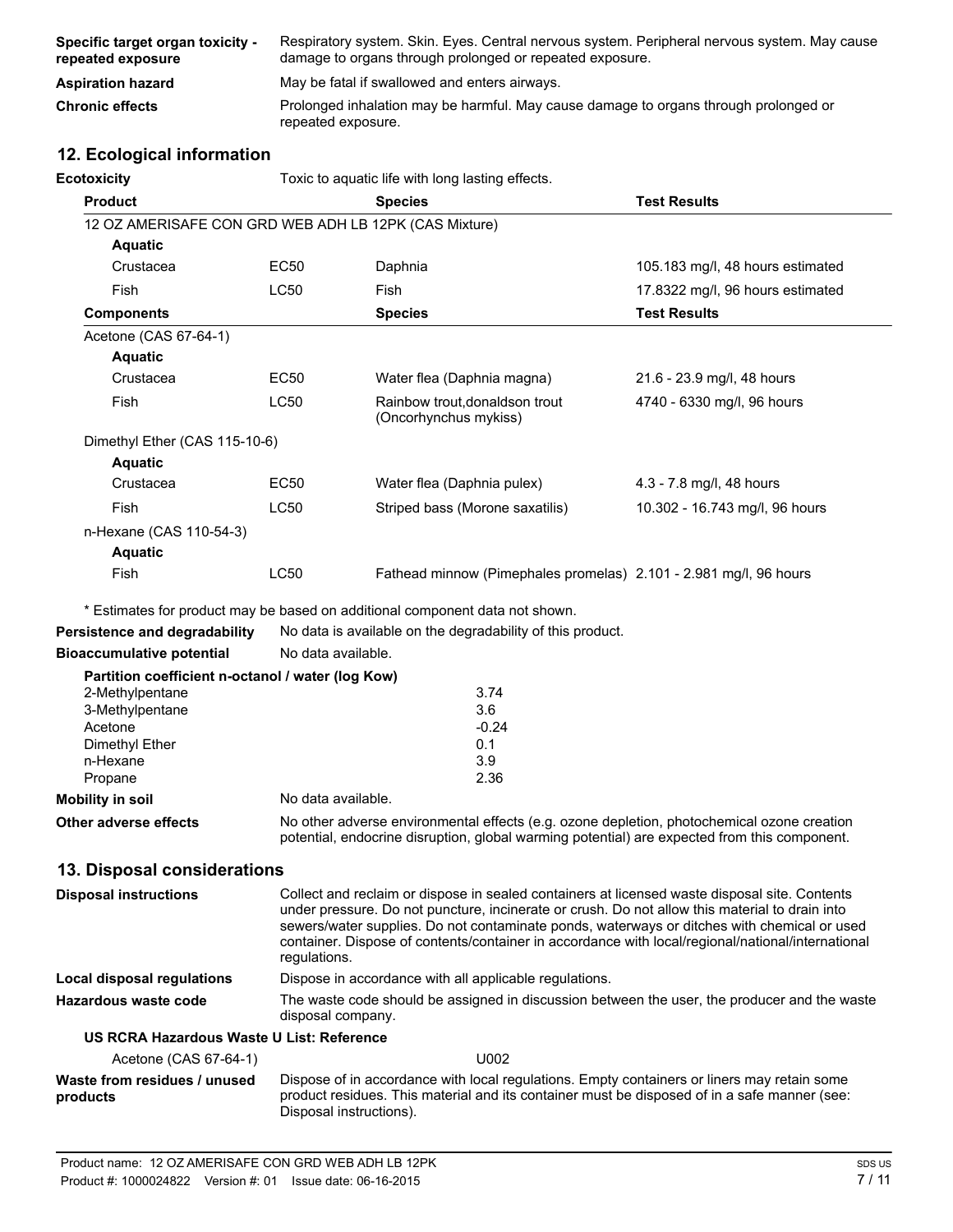**Contaminated packaging** Empty containers should be taken to an approved waste handling site for recycling or disposal. Since emptied containers may retain product residue, follow label warnings even after container is emptied. Do not re-use empty containers.

## **14. Transport information**

| <b>DOT</b>                  |                                                                                                                                                                                        |
|-----------------------------|----------------------------------------------------------------------------------------------------------------------------------------------------------------------------------------|
| UN number                   | UN1950                                                                                                                                                                                 |
| UN proper shipping name     | Aerosols, flammable                                                                                                                                                                    |
| Transport hazard class(es)  |                                                                                                                                                                                        |
| <b>Class</b>                | 2.1                                                                                                                                                                                    |
| <b>Subsidiary risk</b>      | Ξ.                                                                                                                                                                                     |
| Label(s)                    | 2.1                                                                                                                                                                                    |
| Packing group               | Not applicable.                                                                                                                                                                        |
|                             | <b>Special precautions for user</b> Read safety instructions, SDS and emergency procedures before handling. Read safety<br>instructions, SDS and emergency procedures before handling. |
| <b>Special provisions</b>   | N82                                                                                                                                                                                    |
| <b>Packaging exceptions</b> | 306                                                                                                                                                                                    |
| Packaging non bulk          | None                                                                                                                                                                                   |
| Packaging bulk              | None                                                                                                                                                                                   |

This product meets the exception requirements of section 173.306 as a limited quantity and may be shipped as a limited quantity. Until 12/31/2020, the "Consumer Commodity - ORM-D" marking may still be used in place of the new limited quantity diamond mark for packages of UN 1950 Aerosols. Limited quantities require the limited quantity diamond mark on cartons after 12/31/20 and may be used now in place of the "Consumer Commodity ORM-D" marking and both may be displayed concurrently.

#### **IATA**

| <b>UN number</b>                                                               | <b>UN1950</b>                                                                                                                                                                   |
|--------------------------------------------------------------------------------|---------------------------------------------------------------------------------------------------------------------------------------------------------------------------------|
| UN proper shipping name                                                        | Aerosols, flammable                                                                                                                                                             |
| <b>Transport hazard class(es)</b>                                              |                                                                                                                                                                                 |
| <b>Class</b>                                                                   | 2.1                                                                                                                                                                             |
| <b>Subsidiary risk</b>                                                         |                                                                                                                                                                                 |
| Label(s)                                                                       | 2.1                                                                                                                                                                             |
| <b>Packing group</b>                                                           | Not applicable.                                                                                                                                                                 |
| <b>Environmental hazards</b>                                                   | Yes                                                                                                                                                                             |
| <b>ERG Code</b>                                                                | 10 <sub>L</sub>                                                                                                                                                                 |
|                                                                                | Special precautions for user Read safety instructions, SDS and emergency procedures before handling. Read safety<br>instructions, SDS and emergency procedures before handling. |
| <b>Other information</b>                                                       |                                                                                                                                                                                 |
| Passenger and cargo<br>aircraft                                                | Allowed.                                                                                                                                                                        |
| Cargo aircraft only                                                            | Allowed.                                                                                                                                                                        |
| <b>Packaging Exceptions</b>                                                    | LTD QTY                                                                                                                                                                         |
| <b>IMDG</b>                                                                    |                                                                                                                                                                                 |
| <b>UN number</b>                                                               | <b>UN1950</b>                                                                                                                                                                   |
| UN proper shipping name                                                        | <b>AEROSOLS</b>                                                                                                                                                                 |
| <b>Transport hazard class(es)</b>                                              |                                                                                                                                                                                 |
| <b>Class</b>                                                                   | 2.1                                                                                                                                                                             |
| <b>Subsidiary risk</b>                                                         |                                                                                                                                                                                 |
| Label(s)                                                                       | 2.1                                                                                                                                                                             |
| <b>Packing group</b>                                                           | Not applicable.                                                                                                                                                                 |
| <b>Environmental hazards</b>                                                   |                                                                                                                                                                                 |
| <b>Marine pollutant</b>                                                        | Yes                                                                                                                                                                             |
| <b>EmS</b>                                                                     | $F-D$ , $S-U$                                                                                                                                                                   |
|                                                                                | Special precautions for user Read safety instructions, SDS and emergency procedures before handling. Read safety<br>instructions, SDS and emergency procedures before handling. |
| <b>Packaging Exceptions</b>                                                    | <b>LTD OTY</b>                                                                                                                                                                  |
| Transport in bulk according to<br>Annex II of MARPOL 73/78 and<br>the IBC Code | Not applicable.                                                                                                                                                                 |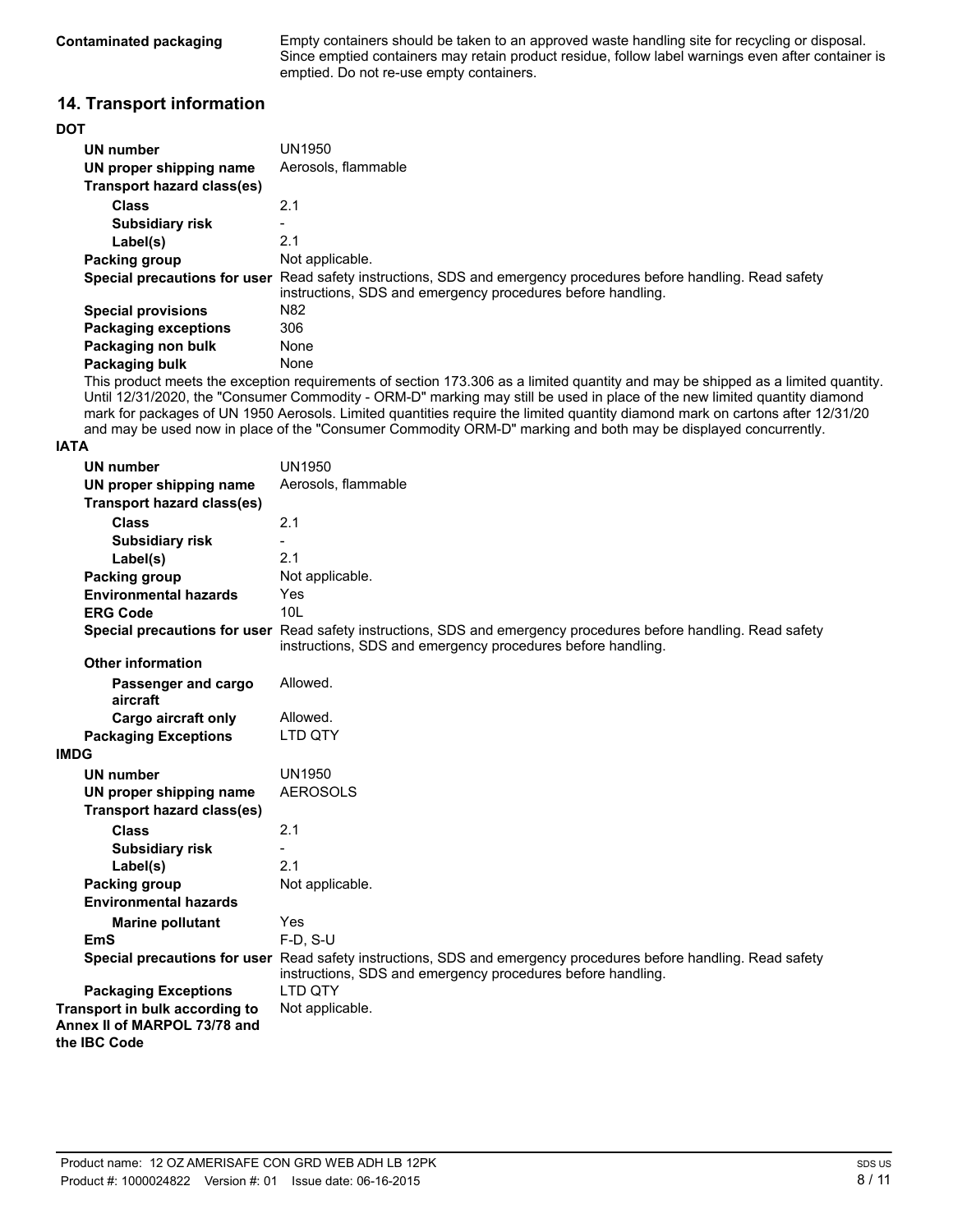





**General information** IMDG Regulated Marine Pollutant.

# **15. Regulatory information**

| <b>US federal regulations</b>                                                                      | This product is a "Hazardous Chemical" as defined by the OSHA Hazard Communication<br>Standard, 29 CFR 1910.1200.<br>All components are on the U.S. EPA TSCA Inventory List. |                                                                           |                                       |                                                       |                                                       |
|----------------------------------------------------------------------------------------------------|------------------------------------------------------------------------------------------------------------------------------------------------------------------------------|---------------------------------------------------------------------------|---------------------------------------|-------------------------------------------------------|-------------------------------------------------------|
| TSCA Section 12(b) Export Notification (40 CFR 707, Subpt. D)                                      |                                                                                                                                                                              |                                                                           |                                       |                                                       |                                                       |
| Not regulated.<br><b>CERCLA Hazardous Substance List (40 CFR 302.4)</b>                            |                                                                                                                                                                              |                                                                           |                                       |                                                       |                                                       |
| Acetone (CAS 67-64-1)<br>n-Hexane (CAS 110-54-3)<br><b>SARA 304 Emergency release notification</b> |                                                                                                                                                                              |                                                                           | Listed.<br>Listed.                    |                                                       |                                                       |
| Not regulated.<br>OSHA Specifically Regulated Substances (29 CFR 1910.1001-1050)                   |                                                                                                                                                                              |                                                                           |                                       |                                                       |                                                       |
| Not listed.                                                                                        |                                                                                                                                                                              |                                                                           |                                       |                                                       |                                                       |
| Superfund Amendments and Reauthorization Act of 1986 (SARA)                                        |                                                                                                                                                                              |                                                                           |                                       |                                                       |                                                       |
| <b>Hazard categories</b>                                                                           | Delayed Hazard - Yes<br>Fire Hazard - Yes                                                                                                                                    | Immediate Hazard - Yes<br>Pressure Hazard - Yes<br>Reactivity Hazard - No |                                       |                                                       |                                                       |
| <b>SARA 302 Extremely hazardous substance</b>                                                      |                                                                                                                                                                              |                                                                           |                                       |                                                       |                                                       |
| <b>Chemical name</b>                                                                               | <b>CAS number</b>                                                                                                                                                            | Reportable<br>quantity                                                    | <b>Threshold</b><br>planning quantity | <b>Threshold</b><br>planning quantity,<br>lower value | <b>Threshold</b><br>planning quantity,<br>upper value |
| Phenol                                                                                             | 108-95-2                                                                                                                                                                     | 1000                                                                      |                                       | 500 lbs                                               | 10000 lbs                                             |
| SARA 311/312 Hazardous<br>chemical                                                                 | <b>No</b>                                                                                                                                                                    |                                                                           |                                       |                                                       |                                                       |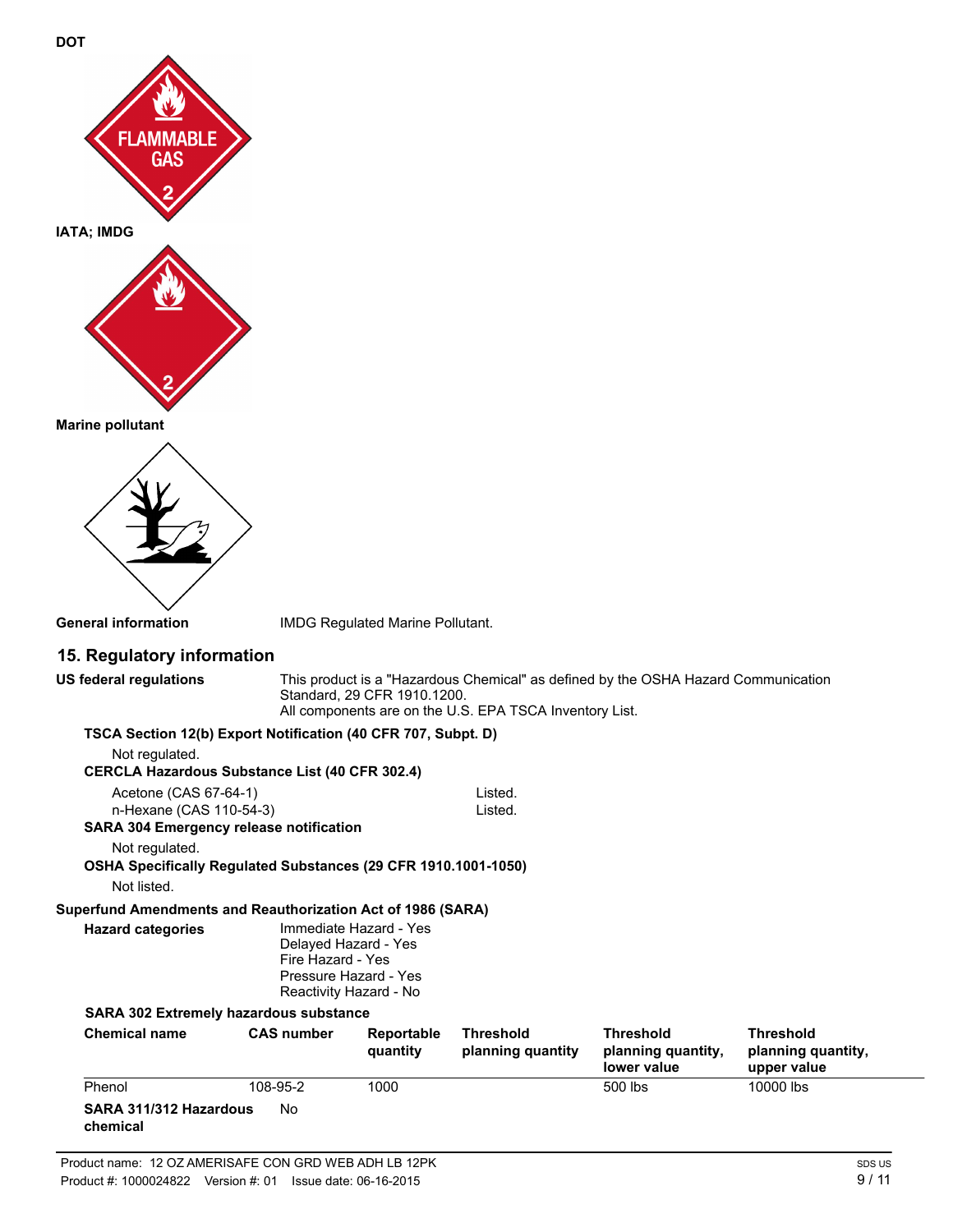| SARA 313 (TRI reporting)                                                                                                                                                                              |                                                                                                             |                      |                              |                        |
|-------------------------------------------------------------------------------------------------------------------------------------------------------------------------------------------------------|-------------------------------------------------------------------------------------------------------------|----------------------|------------------------------|------------------------|
| <b>Chemical name</b>                                                                                                                                                                                  |                                                                                                             | <b>CAS number</b>    | % by wt.                     |                        |
| n-Hexane                                                                                                                                                                                              |                                                                                                             | 110-54-3             | $10 - 20$                    |                        |
| <b>Ethyl Benzene</b><br>Styrene                                                                                                                                                                       |                                                                                                             | 100-41-4<br>100-42-5 | $0.01 - 0.1$<br>$0.01 - 0.1$ |                        |
| <b>Other federal regulations</b>                                                                                                                                                                      |                                                                                                             |                      |                              |                        |
|                                                                                                                                                                                                       | Clean Air Act (CAA) Section 112 Hazardous Air Pollutants (HAPs) List                                        |                      |                              |                        |
| n-Hexane (CAS 110-54-3)                                                                                                                                                                               | Clean Air Act (CAA) Section 112(r) Accidental Release Prevention (40 CFR 68.130)                            |                      |                              |                        |
| Dimethyl Ether (CAS 115-10-6)<br>Propane (CAS 74-98-6)                                                                                                                                                |                                                                                                             |                      |                              |                        |
| <b>Safe Drinking Water Act</b><br>(SDWA)                                                                                                                                                              | Not regulated.                                                                                              |                      |                              |                        |
| <b>Chemical Code Number</b>                                                                                                                                                                           | Drug Enforcement Administration (DEA). List 2, Essential Chemicals (21 CFR 1310.02(b) and 1310.04(f)(2) and |                      |                              |                        |
| Acetone (CAS 67-64-1)                                                                                                                                                                                 | Drug Enforcement Administration (DEA). List 1 & 2 Exempt Chemical Mixtures (21 CFR 1310.12(c))              | 6532                 |                              |                        |
| Acetone (CAS 67-64-1)                                                                                                                                                                                 | <b>DEA Exempt Chemical Mixtures Code Number</b>                                                             | 35 %WV               |                              |                        |
| Acetone (CAS 67-64-1)                                                                                                                                                                                 |                                                                                                             | 6532                 |                              |                        |
| <b>US state regulations</b>                                                                                                                                                                           |                                                                                                             |                      |                              |                        |
| US. Massachusetts RTK - Substance List                                                                                                                                                                |                                                                                                             |                      |                              |                        |
| 2-Methylpentane (CAS 107-83-5)<br>3-Methylpentane (CAS 96-14-0)<br>Acetone (CAS 67-64-1)<br>Dimethyl Ether (CAS 115-10-6)<br>n-Hexane (CAS 110-54-3)<br>Propane (CAS 74-98-6)                         |                                                                                                             |                      |                              |                        |
|                                                                                                                                                                                                       | US. New Jersey Worker and Community Right-to-Know Act                                                       |                      |                              |                        |
| 2-Methylpentane (CAS 107-83-5)<br>Acetone (CAS 67-64-1)<br>Dimethyl Ether (CAS 115-10-6)<br>n-Hexane (CAS 110-54-3)<br>Propane (CAS 74-98-6)                                                          |                                                                                                             |                      |                              |                        |
|                                                                                                                                                                                                       | US. Pennsylvania Worker and Community Right-to-Know Law                                                     |                      |                              |                        |
| 2-Methylpentane (CAS 107-83-5)<br>3-Methylpentane (CAS 96-14-0)<br>Acetone (CAS 67-64-1)<br>Dimethyl Ether (CAS 115-10-6)<br>n-Hexane (CAS 110-54-3)<br>Propane (CAS 74-98-6)<br>US. Rhode Island RTK |                                                                                                             |                      |                              |                        |
| Acetone (CAS 67-64-1)<br>Dimethyl Ether (CAS 115-10-6)<br>n-Hexane (CAS 110-54-3)<br>Propane (CAS 74-98-6)                                                                                            |                                                                                                             |                      |                              |                        |
| <b>US. California Proposition 65</b>                                                                                                                                                                  | WARNING: This product contains a chemical known to the State of California to cause cancer.                 |                      |                              |                        |
| <b>International Inventories</b>                                                                                                                                                                      |                                                                                                             |                      |                              |                        |
| Country(s) or region                                                                                                                                                                                  | Inventory name                                                                                              |                      |                              | On inventory (yes/no)* |
| Australia                                                                                                                                                                                             | Australian Inventory of Chemical Substances (AICS)                                                          |                      |                              | No.                    |
| Canada                                                                                                                                                                                                | Domestic Substances List (DSL)                                                                              |                      |                              | No.                    |
| Canada                                                                                                                                                                                                | Non-Domestic Substances List (NDSL)                                                                         |                      |                              | No.                    |
| China                                                                                                                                                                                                 | Inventory of Existing Chemical Substances in China (IECSC)                                                  |                      |                              | No                     |
| Europe                                                                                                                                                                                                | European Inventory of Existing Commercial Chemical<br>Substances (EINECS)                                   |                      |                              | No                     |
| Europe                                                                                                                                                                                                | European List of Notified Chemical Substances (ELINCS)                                                      |                      |                              | No.                    |
| Japan                                                                                                                                                                                                 | Inventory of Existing and New Chemical Substances (ENCS)                                                    |                      |                              | No                     |
| Product name: 12 OZ AMERISAFE CON GRD WEB ADH LB 12PK                                                                                                                                                 |                                                                                                             |                      |                              | SDS US                 |